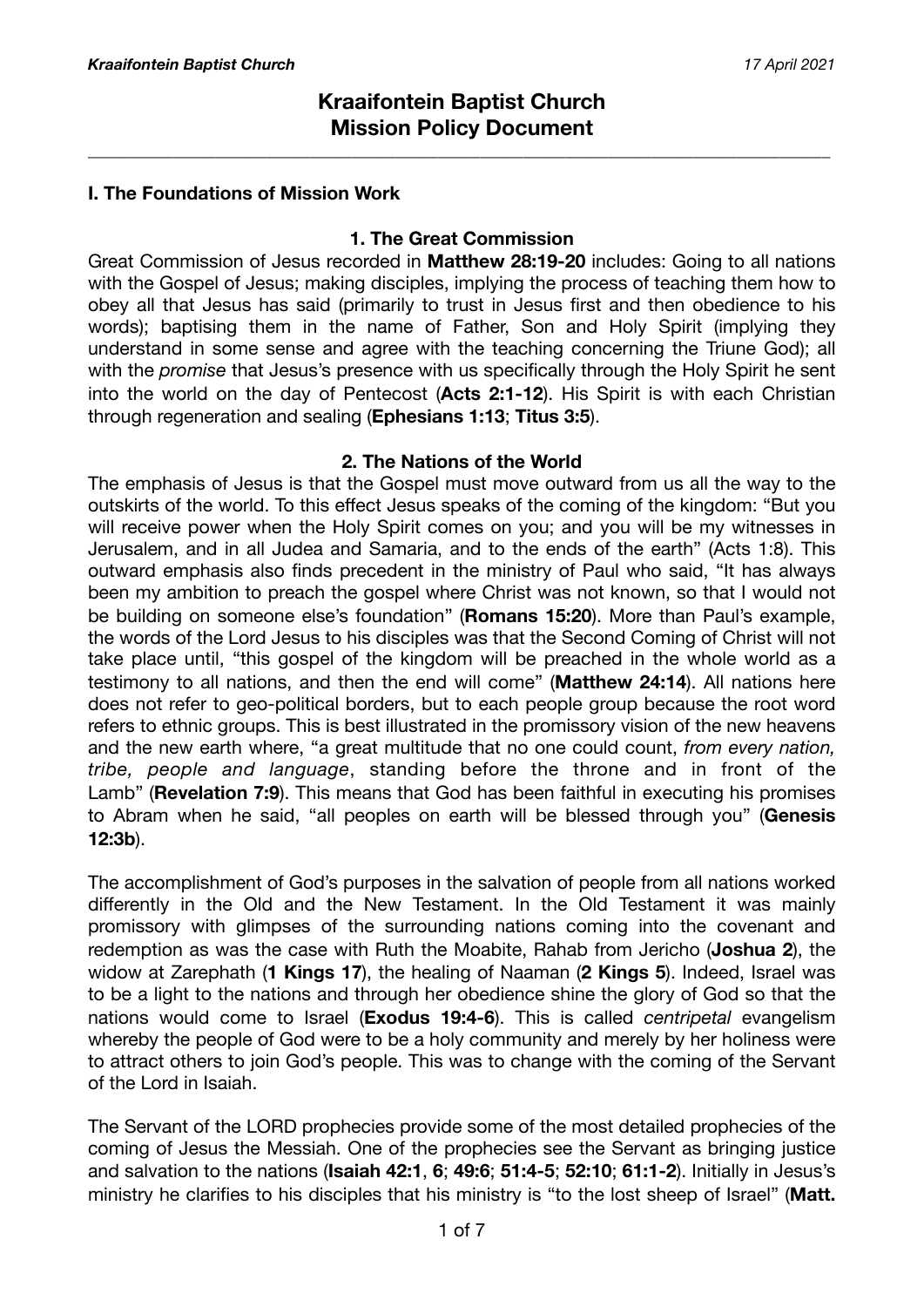#### *Kraaifontein Baptist Church 17 April 2021*

**15:24**) and often refuses to serve those outside of Israel's promises (although he clearly engages with Gentiles regularly - as with the Syrophoenician woman - **Matthew 15:21-28**). Throughout his ministry though, Jesus shows his disciples that their picture of clean and unclean (as with people and food) no longer apply which means that he opens the door to Gentile participation (**Mark 7:1-30**). After his resurrection, Jesus further clarifies to his disciples that the gospel message is to go to the ends of the earth (**Matthew 28:19**; **Acts 1:9**) which he reiterates to them in a vision to Peter (**Acts 10:9-23**), the calling of Saul of Tarsus to be witness to the Gentiles (**Acts 9:15**) and in the wisdom of the Jerusalem Council not expecting Gentile converts to "become Jewish" before they are truly saved (**Acts 15:1-35**). This is call *centrifugal* evangelism, moving outward from the centre. The role of the Apostles in the early church is a once off foundational function which in its Apostolic features (Apostolic authority, writing of Scriptures, performance of miracles, prophecy) is unrepeatable in the church today (**Ephesians 2:20**).

### **3. General Revelation Insufficient for Salvation**

God's promise is that his revelation comes both supernaturally (through his Word and the Gospel), and naturally (**Psalm 19:1-4**; **Rom. 1:18-25**). This second aspect is called "general revelation" which is the revelation of God to be found in nature. Once this general revelation is observed by us and we attempt to construct who God is from this we have "natural theology". Since God is the one revealing himself in nature as the "heavens declare the glory of God" and "the natural world displays the invisible attributes of God" there is nothing deficient in the content of general revelation. The problem is that we have rejected God because of *our* hardened and foolish hearts and exchanged the glory of the invisible God for idols made to be like visible things (**Rom. 1:21**). Because of this, the man on an island who does not have access to the Gospel looks at the created realm, and rather than worship his creator, worships false gods. Therefore, by natural light alone, no one can be saved. Therefore, if someone does not bring this man or woman the Gospel of Christ, they will be lost.

### **4. Christ Insufficiently Clear in Other Religions**

What of references to Jesus in other religions, or indeed symbols that show something of the death and resurrection in other cultures - are these sufficient for someone to gain a saving knowledge of Jesus Christ? The simple answer is: no. Insufficient material concerning the content of the Gospel is found in the Qur'an. A Muslim might become *curious* concerning the Gospel from what he reads in the Qur'an, but finally a person must be confronted with the Word of God for them to be saved. Likewise a person might learn some things in Taoism, Hinduism or Judaism about God that are true (insofar as they conform to natural and supernatural revelation), but these hints and clues are insufficient without the testimony of Christ given in the New Testament. We do not believe that imperfect representations of God or Christ in other religions are sufficient means for someone to be saved. Such a position is called "inclusivism" and in contrast to this we affirm "exclusivism" which states that only through conscious faith in Jesus Christ can a person be saved (**John 14:6**; **Acts 4:12**).

### **5. What Mission Work is Not**

Some have argued that whatever is God's mission is also our mission. They thus take the calling of Abram as something that the church should take up and do - "blessing the nations" in a general way. Such teaching usually argues that to be a blessing to others includes both spiritual and physical. Although there are aspects of the individual Christian's responsibility which include hospitality, care and love (as in the parable of the Good Samaritan - **Luke 10:25-37** - and **James 1:17**), this must not be confused with the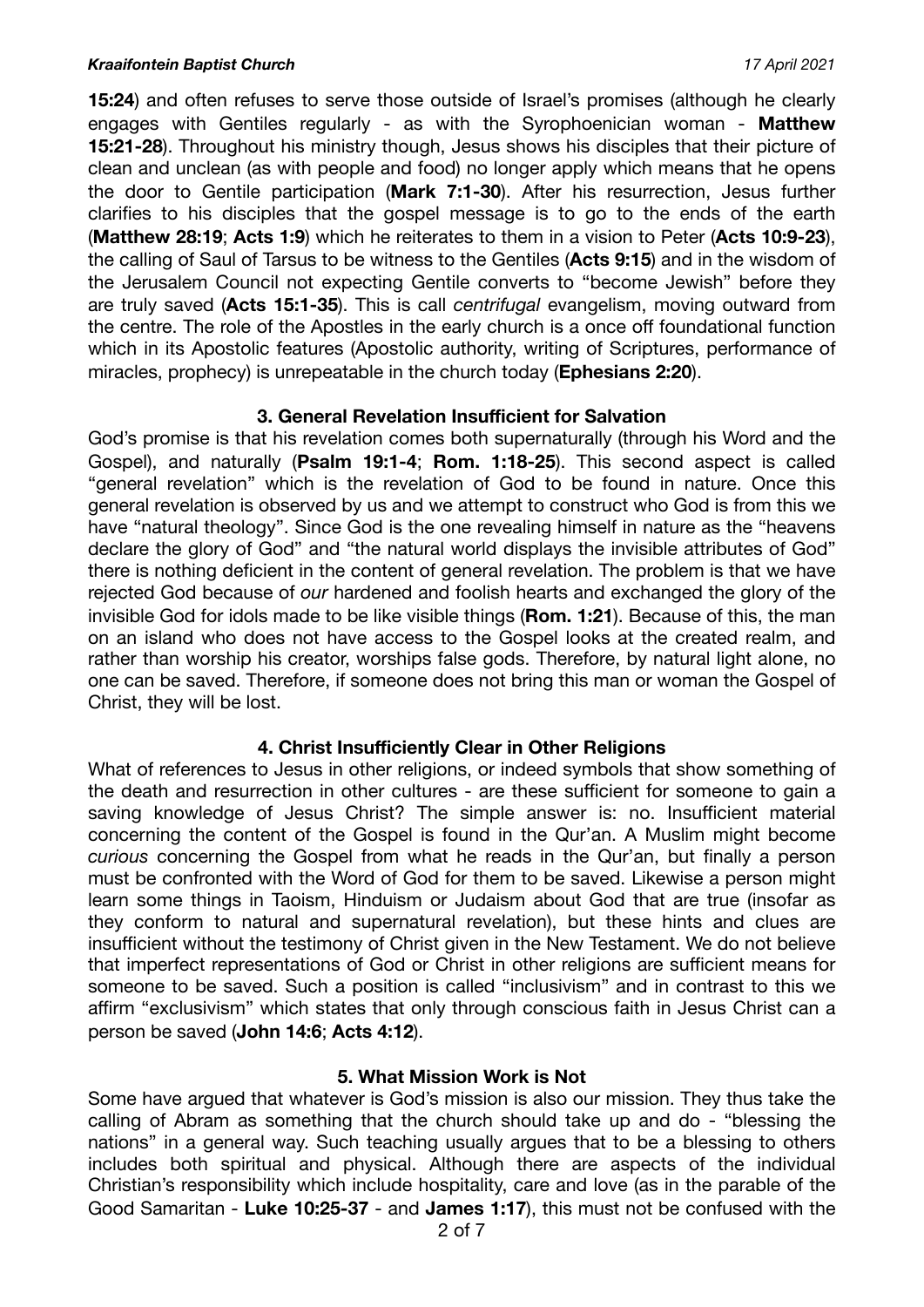#### *Kraaifontein Baptist Church 17 April 2021*

mission of the institutional church. Thus, when care packages are prepared for the poor, hospitals and schools are built, and rights of the unborn are defended, or Christians live according to the moral principles of the Gospel — all these are good things for the *organic church* to engage in, but they are not *the mission* of the institutional church. The mission of the institutional church is the proclamation of the Gospel, the making of disciples, and the edification of the church, not primarily social efforts, mercy, or justice.

### **6. The Urgency of the Task**

This task cannot be relegated to "Missions Organisations" since these often lose touch and accountability with the existing church. Nor can we excuse ourselves from mission work because of the reports of "dreams" since this is not a means by which God has promised in his Word to save the lost. Nor can we object that God is sovereign and therefore will save those whom he would save, since he has commissioned the organic church throughout the ages to be a witness to the Gospel (**Rev. 1:12**, **13**, **20**, **2:1**, **5**) and God works his sovereignty through the means of the faithful local church. Nor indeed can this task be relegated to "larger churches" since we do not know whether they might have Gospel priorities or not. Rather, each church is responsible to use their gifts and resources to the utmost so that the Gospel of Christ might reach the ears and hearts of those who have not yet heard and that God might be glorified in the salvation of his sheep (**John 10:14, 27**). What we do with our gifts and resources will ultimately be imitated by the next generation. If we lose a focus to reach the lost in this generation we will teach our children that it is not essential to pray for and pursue the lost in our communities and where Christ has not yet been named. The threat of hell is real, therefore the task of the church to reach the lost with the Gospel is urgent. As the Apostle Paul argued, how will they respond to the Gospel, if no one is sent to preach it to them (**Romans 10.13-17**).

# **7. The Central Role of Prayer**

Jesus speaking to his disciples said, "The harvest is plentiful, but the workers are few. Ask the Lord of the harvest, therefore, to send out workers into His harvest" (Matt. 9:37-38). Paul often asked for prayer in his missionary journeys (**2 Thess. 3:1; Romans 15:30-33; Eph. 6:19-20; Col. 4:3-4**). These passages show us that we should be in constant prayer that the Lord would raise up more workers in his mission field, that they would be faithful and bold, that the Lord would give them opportunities to speak and in those opportunities that they would know what to say, and that God would reap a harvest through their labours.

# **8. Calling and Appointing of Missionaries**

The office of "missionary" does not have a separate set of qualification to that of an elder in the New Testament. Therefore, the candidate must "aspire" and "desire" the responsibility of overseer (**1 Tim. 3:1**). Furthermore, he must have all the character qualification of an elder (**1 Timothy 3:2-7 cf. Titus 1:5-9**). Thus the candidate must be Biblically qualified as an elder, his call to the ministry must be recognised by the local church, and he must be sent out from the local church with their blessing, support, prayers and ongoing discipleship. This candidate will be a member of KBC and therefore in agreement with the *Confession of Faith* (1689).

# **9. Accountability of Missionary**

If there is reason to place the candidate under church discipline or remove him from office either on moral grounds (**1 Cor. 5:11**) or for living inconsistently with the standards of eldership (**1 Tim 3:1-7; Titus 1:5-9**), or for neglecting his responsibilities to preach, disciple and church-plant, then the disciplinary process will be followed by the elders of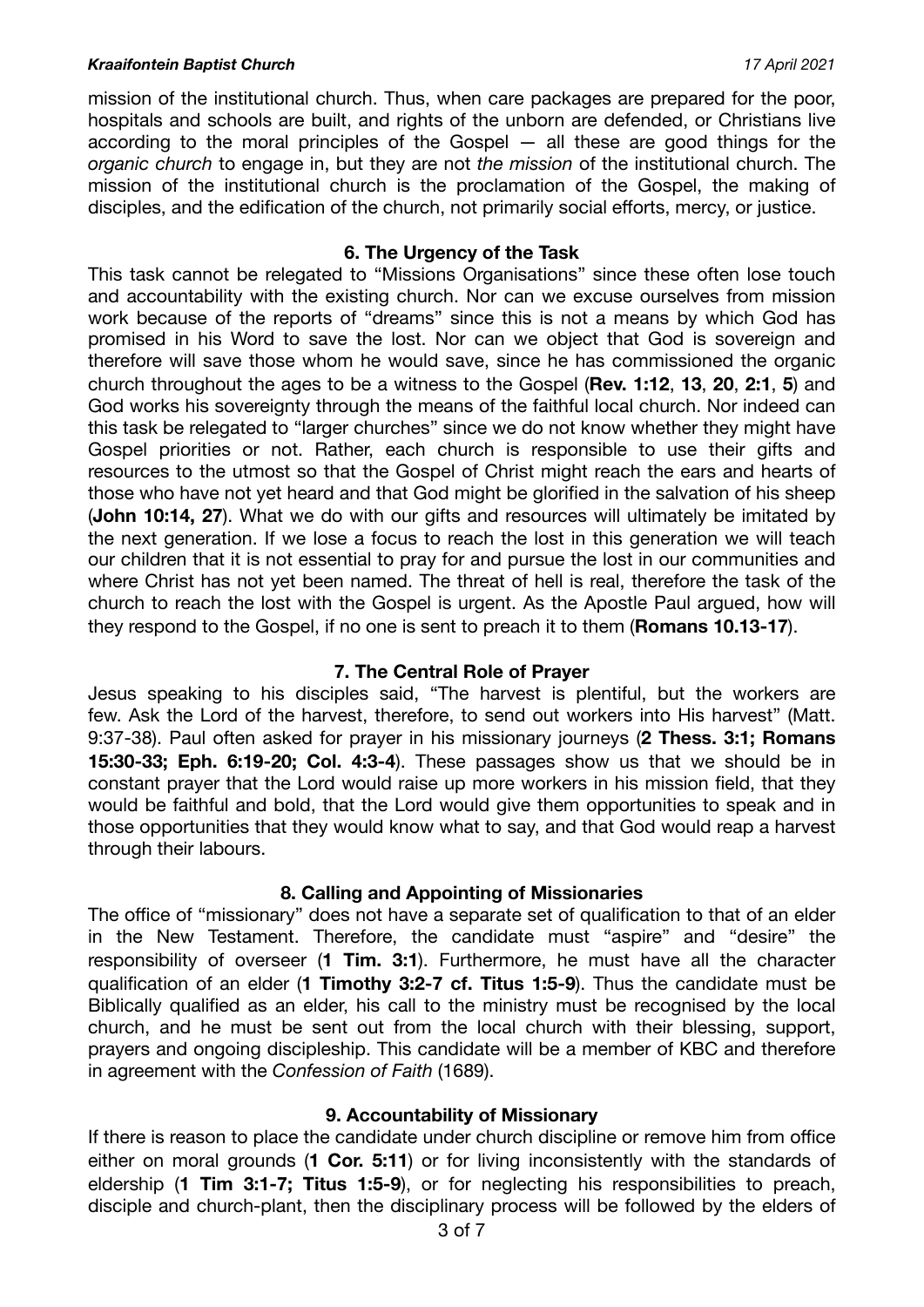#### *Kraaifontein Baptist Church 17 April 2021*

KBC. The responsibility for oversight over missionaries will not be delegated to a "missions committee" but to the elders of KBC, since they are responsible for teaching and spiritual oversight over all those in membership.

### **10. Biblical Mission Strategy**

Those sent out as missionaries are missionary pastors. Their responsibility is not to start schools or do practice medicine but to proclaim the Gospel, disciple converts, baptise new believers, establish a church community, administer Lord's Supper, appoint elders and deacons, and teaching them how to discipline members living in public unrepentant sin. Once this task is completed in one region, the missionary could decide to either move on to another region to restart this process while maintaining a Paul-Timothy like relationship with the first planted church where there might be further need to mentorship and discipleship. Alternatively, the missionary could revoke their status and support as missionary and become the pastor of the newly appointed church. This might also include the work of translating the Bible into the local language. The goal of the missionary activity is the establishment of healthy churches with qualified elders teaching in accordance with the truth of God's Word as expressed in the *Confession of Faith* (1689). The goal of establishing such church is that Christ may have his bride (**Rev. 19:7-9**) and that God might receive the glory from the nations (**Psalm 98**).

# **11. Financial Support of Missionary**

KBC is responsible for the majority of the financial support of any missionary appointed by us. Rather than exhausting missionaries who are often required to spend much of their time fund-raising, newsletter-writing, and campaigning for increased support, KBC will take the responsibility to provide for the bulk of the missionary financial support or the totality where it is possible. The church will also consider partially supporting missionaries who already have most of their support from another church, provided the sending church takes full responsibility and accountability for their missionary and they are of like mind to our own mission statement. Paul's bi-vocational tent-making cannot be used as an argument against financially supporting missionaries since Paul himself argues, "For the Scripture says, "You shall not muzzle an ox when it treads out the grain," and, "The laborer deserves his wages." (**1 Tim. 5:17**).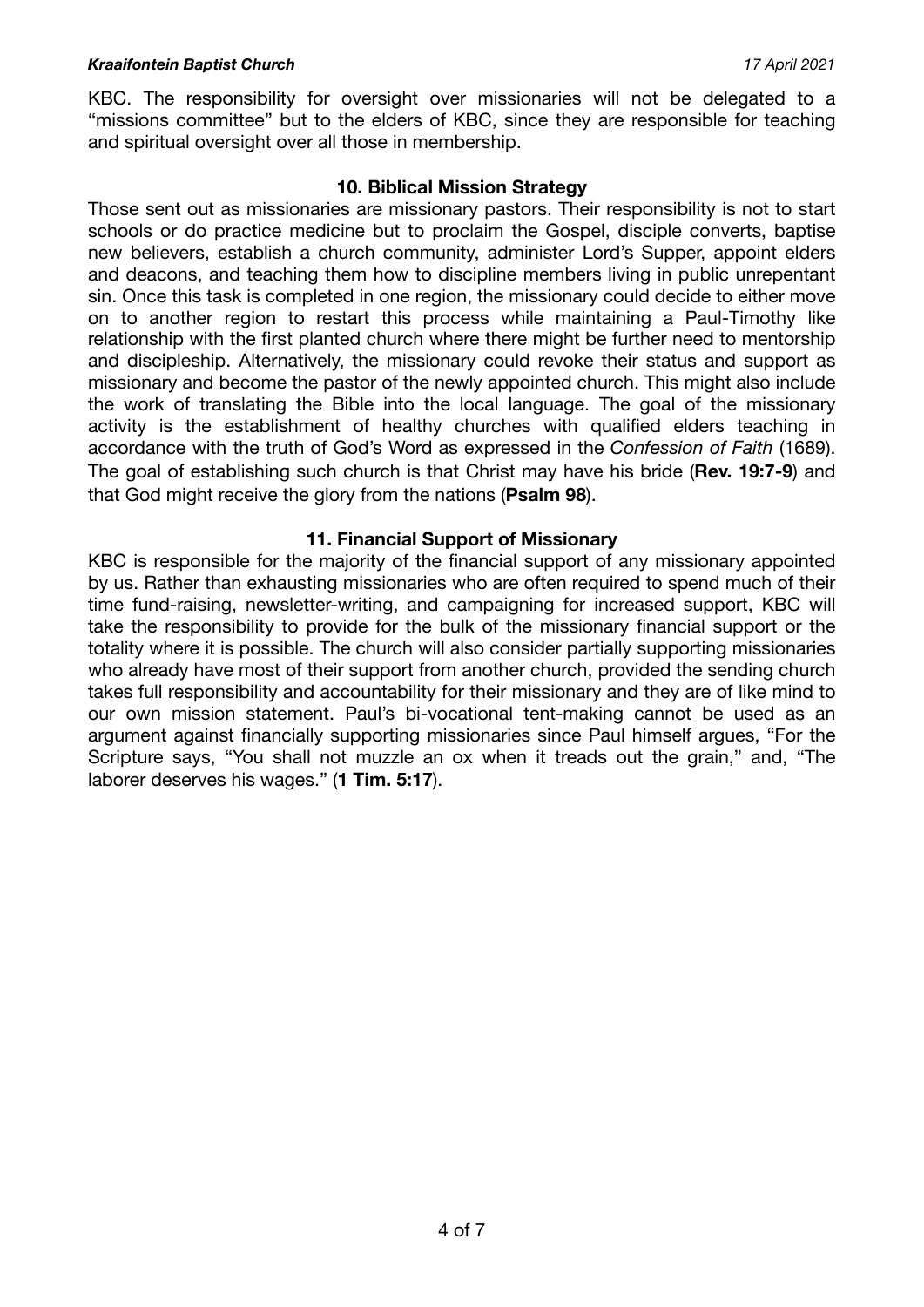# **II. Applications: Priorities in Mission Activity**

- 1. **Unreached Mission**. Evangelistic and Discipleship work among unreached people groups (*international*). This is intended to meet the need of those countries who do not have a gospel witness. These countries are mainly located in the 10/40 window. The focus here is on people groups that have not heard the gospel. Regular updates should be given to the church about how the gospel is advancing in places where it previously did not exist. These updates can be found in Operation World and Joshua Project. We should respond through intercession. "The fields are white for harvest, pray to the Lord of the harvest that he would send harvesters" (John 4:35). Ultimately, we should pray that the Lord would raise up from within our number someone who would be willing to go to these places as a Gospel witness, and then we should be willing to support them financially.
- 2. **Persecuted Christians**. Many of our brothers and sisters in the Gospel are suffering for the name of Jesus (*international*). Special honour is afforded to those who have suffered for the gospel (Matt 5:11; Acts 7:54-60; Revelation 6:9-11). We can learn more about those laying down their lives and pray for them in an informed manner. Regular updates should be given to the church and we should respond in intercession and generosity.
- 3. **Theological Education** in accordance with Evangelical and Reformed principles (*local*). This is to meet the constant need there remains in South Africa for faithful pastors who are trained according to Evangelical and Reformed principles. Where it is within out means, we hope to support Bible College (or individuals in Bible Colleges) who adhere to classical theology as expressed in the confessions and specifically adhere to the inerrancy of Scripture, Reformed soteriology, the doctrine of creation in opposition to evolution, the cessation of supernatural gifts such as tongues and prophecy as foretelling, and a complimentarian position on women in ministry. In the long term it be wonderful if we can train up candidates for the ministry from scratch at the church, rather than delegate this responsibility to Bible Colleges.
- 4. **Gospel Partnerships**. Since our church has been given many gifts by way of leaders and resources, it is our responsibility to partner with other churches whom we can help in order that they too might be established as beacons of the Gospel (*local*). Some churches have already been identified for such ministry. This support is achieved through leadership training, providing accountability, mutual invitations to preach in one another's pulpits, regular intercession, and financial giving.
- 5. **Ministers Training**. In response to the constant need of Evangelical and Reformed Ministers in South Africa, it would be good to start an internship program lasting two years (*local*). This program will be extended to students who have completed their first three or four years of theological training and will include giving them supervised ministry opportunities and feedback, asking them to watch and learn from the work of the church leadership, a guided reading course through some of the most essential books on doctrine, the Christian life, counselling, and church practice. A reasonable stipend will be provided for such an intern.
- 6. **Evangelism and Discipleship**. The central way the local church proclaims the Gospel is through the faithful preaching in the church services (*local*). Nevertheless, the gospel must also be shared by the individual members within the local church. Jesus's commission to us in Matt 28:19 could well be translated as "As you go" meaning while you go about your day, share the gospel, tell others that Jesus is Lord, and tell them they must be reconciled to God. This can be done through the distribution of Christian tracts, and by means of Gospel conversations. Although courses like EE3 and Way of the Master could be helpful guides here, the Gospel is shared in many different ways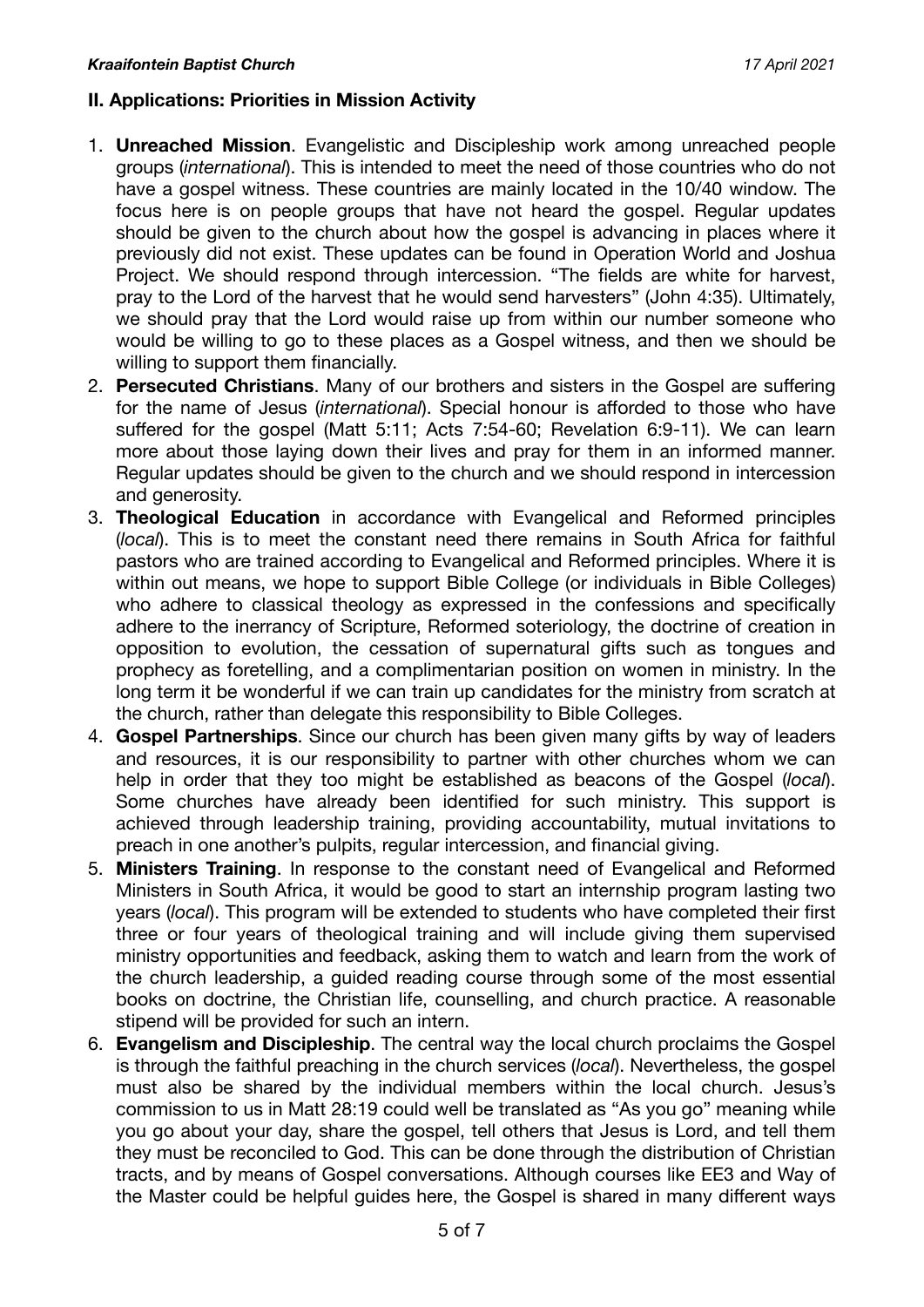according to the specific person's circumstances and present knowledge in the New Testament (as is shown by Jerram Barrs). In this, it is not merely the responsibility of the pastor to communicate the Gospel, but it is his responsibility to "equip the saints for works of ministry" (Eph. 4:12-16) since we believe in "the priesthood of all believers" (1 Peter 2:9) who displays "the manifold wisdom of God" even to the realms of spiritual rulers (Eph. 3:10).